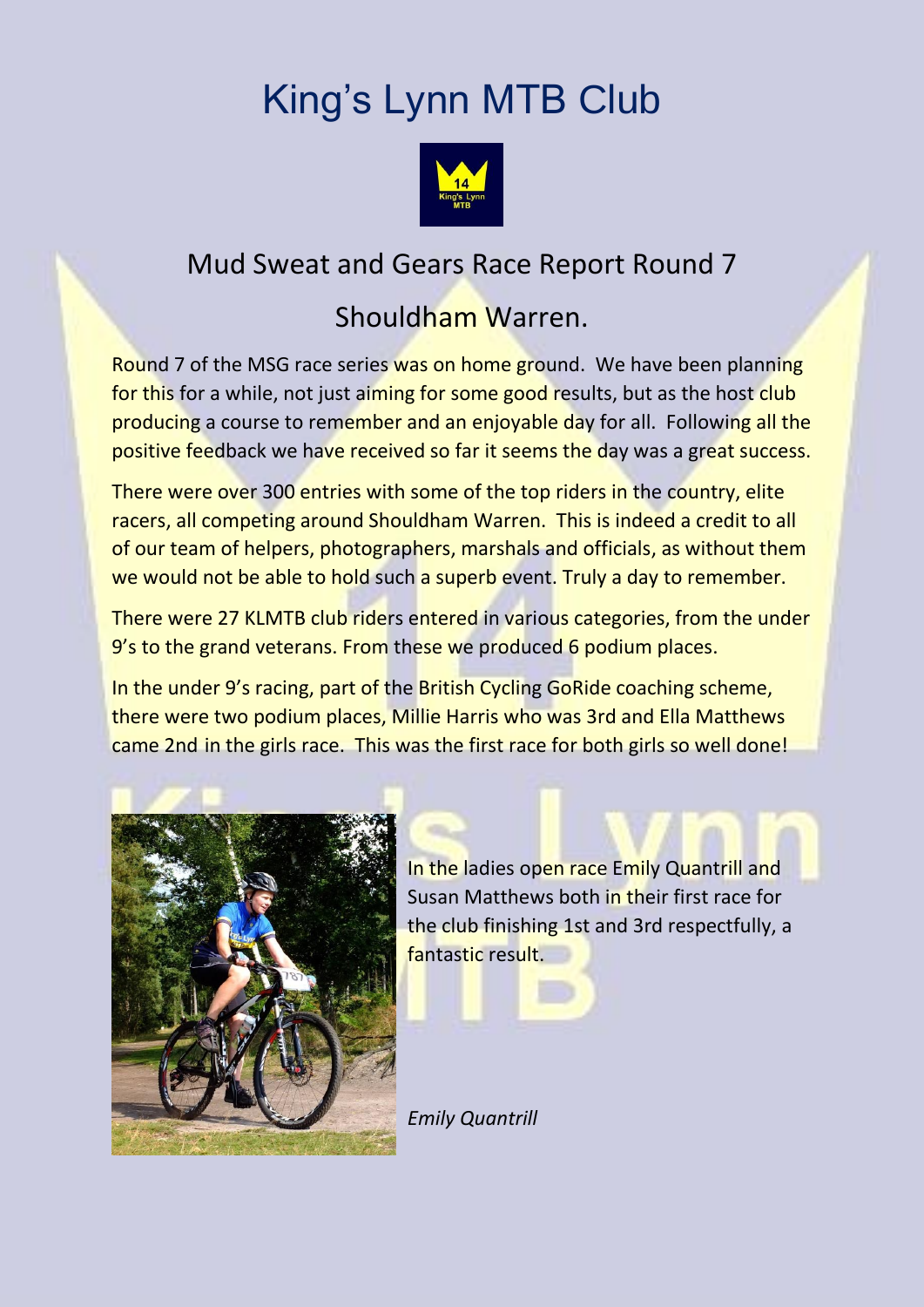

In the men's open race, some old battles were renewed. James Murphy has been producing some excellent form after his serious injury earlier in the year, he was back on the podium with a superb 2nd place. In previous rounds James was in contention for an overall top 3, but has missed this by one round. There is always next year's series, starting at Shouldham Warren.

*James Murphy*



Russell Rout, racing in the Grand Veterans, finished one place better than the last round with a superb 2nd place. Russell continually producing some powerful performances.

*Russell Rout*

Other club riders, some racing for the first time, and producing credible results were:-

Steve Munden (Veterans) 19th Dave Penny (Sport) 5th Sean Rayment (Sport) 6th Lee Broadhurst (Open) 43rd Lee Nowak (Open) 25th Kevin Beales (Open) 42nd Paul Quantrill (Open) 20th Steve Twell (Open) 18th

Mike Cubit (Open) 64th Punctured.

Addie Harris (Veterans) Punctured on the first lap but finished 32nd Jonny Sayer (Open) 27th Richard Hallett (Open) 45th Nick Herbert (Open) 65th Neil Allen (Open) 11th Rob Smithers (Open) 6th